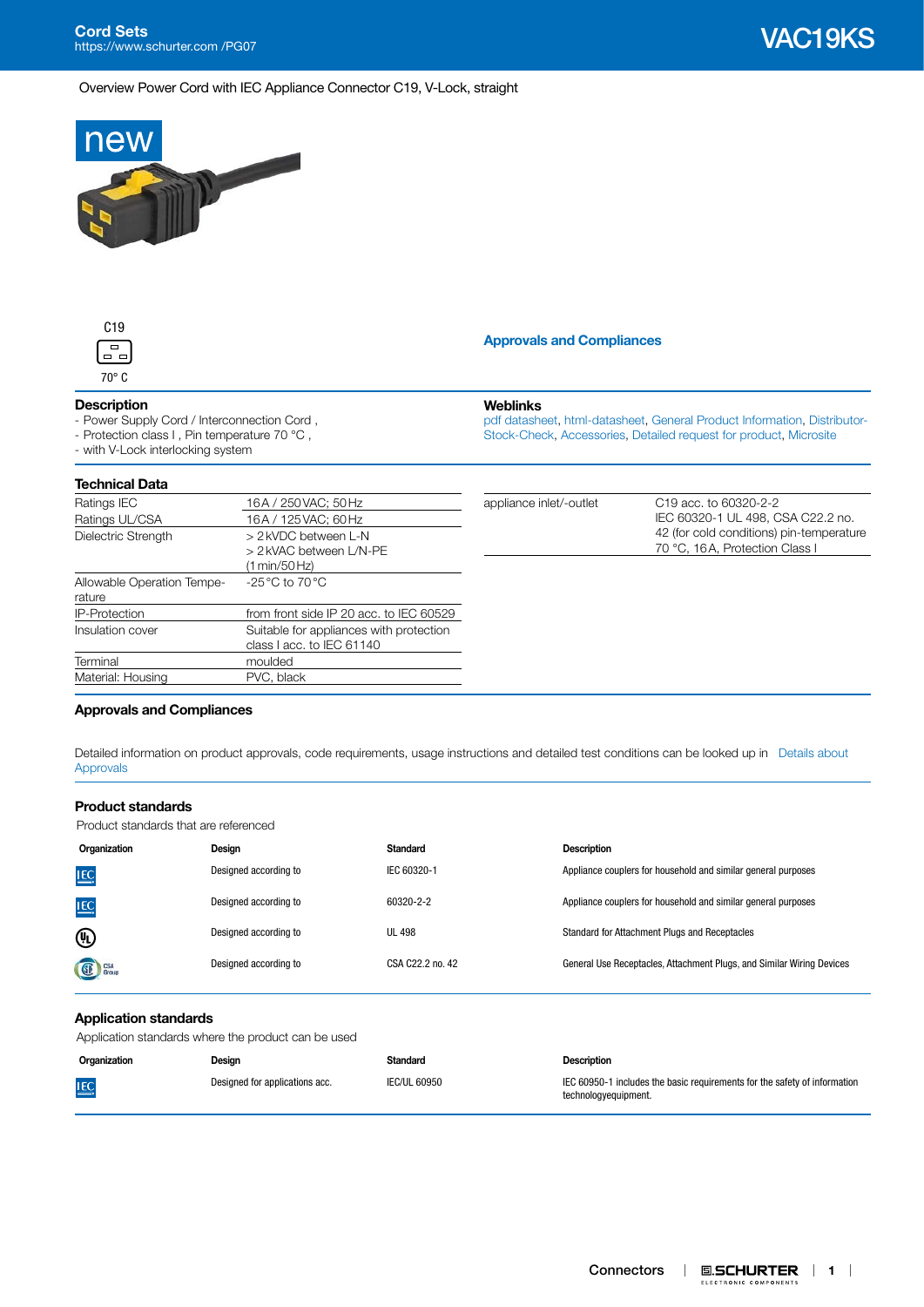# **Compliances**

The product complies with following Guide Lines

| Identification | <b>Details</b>               | Initiator          | <b>Description</b>                                                                                                                                                                                                                    |
|----------------|------------------------------|--------------------|---------------------------------------------------------------------------------------------------------------------------------------------------------------------------------------------------------------------------------------|
| €€             | CE declaration of conformity | <b>SCHURTER AG</b> | The CE marking declares that the product complies with the applicable<br>requirements laid down in the harmonisation of Community legislation on<br>its affixing in accordance with EU Regulation 765/2008.                           |
| <b>RoHS</b>    | <b>RoHS</b>                  | <b>SCHURTER AG</b> | EU Directive RoHS 2011/65/EU                                                                                                                                                                                                          |
| 450            | China RoHS                   | <b>SCHURTER AG</b> | The law SJ / T 11363-2006 (China RoHS) has been in force since 1 March<br>2007. It is similar to the EU directive RoHS.                                                                                                               |
| <b>REACH</b>   | <b>REACH</b>                 | <b>SCHURTER AG</b> | On 1 June 2007, Regulation (EC) No 1907/2006 on the Registration,<br>Evaluation, Authorization and Restriction of Chemicals 1 (abbreviated as<br>"REACH") entered into force.                                                         |
| $V-I$ nck      | MicrositeV-Lock              | <b>SCHURTER AG</b> | V-Lock system are based on a matching plug-dose combination. The<br>connector is equipped with a notch intended for use with the latching<br>cordset. The cord latching system prevents against accidental removal of<br>the cordset. |

#### **All Variants**

| Connector       |               | cable                              |                                   |            |       | Plug                       |            |                   |              |                          | <b>Order Number</b> |
|-----------------|---------------|------------------------------------|-----------------------------------|------------|-------|----------------------------|------------|-------------------|--------------|--------------------------|---------------------|
| <b>Type</b>     | <b>V-Lock</b> | <b>Cord Type</b>                   | <b>Conductor cross</b><br>section | Length [m] | Color | <b>Type</b>                |            | Country Standard  | <b>Style</b> |                          |                     |
| C19             | $\bullet$     | H05W-<br>F3G1.5                    | $3 \times 1.5$ mm <sup>2</sup>    | 2.0        | black | Australia                  | AU         | AS 3112           | straight     |                          | 6051.2050           |
| C19             | $\bullet$     | RVV 300/500<br>3x1.5               | $3x1.5$ mm <sup>2</sup>           | 2.0        | black | China                      | <b>CN</b>  | GB 2099           | straight     | $\overline{\phantom{a}}$ | 6051.2052           |
| C19             | ٠             | RVV 300/500<br>3x1.5               | $3 \times 1.5$ mm <sup>2</sup>    | 6.0        | black | China                      | <b>CN</b>  | GB 2099           | straight     |                          | $3-102-501$         |
| C19             | $\bullet$     | H05W-<br>F3G1.5                    | $3 \times 1.5$ mm <sup>2</sup>    | 2.0        | black | Europlug                   | EU         | CEE 7 / VII       | angled       | $\overline{\phantom{m}}$ | 3-100-965           |
| C19             | $\bullet$     | H05W-<br>F3G1.5                    | $3x1.5$ mm <sup>2</sup>           | 2.0        | black | Europlug                   | EU         | CEE 7 / VII       | straight     | $\sim$                   | 6051.2043           |
| C19             | $\bullet$     | H05W-<br>F3G1.5                    | $3 \times 1.5$ mm <sup>2</sup>    | 3.0        | black | Europlug                   | EU         | CEE 7 / VII       | angled       | $\blacksquare$           | 6051.2103           |
| C19             | $\bullet$     | H05W-<br>F3G1.5                    | $3x1.5$ mm <sup>2</sup>           | 6.0        | black | Europlug                   | EU         | CEE 7 / VII       | straight     | $\sim$                   | 6051.2123           |
| C19             | $\bullet$     | H05W-<br>F3G1.5                    | $3 \times 1.5$ mm <sup>2</sup>    | 1.0        | black | Interconnec-<br>tion       | INT        | IEC 60320-1       | straight     | $\blacksquare$           | 6051.2147           |
| C <sub>19</sub> | $\bullet$     | H05VV-<br>F3G1.5 / SJT<br>3x14 AWG | 3 x 1.5 mm <sup>2</sup> / 14 AWG  | 1.0        | black | Interconnec-<br>tion       | INT        | IEC 60320-1       | straight     |                          | 6051.2197           |
| C19             | $\bullet$     | H05W-<br>F3G1.5 / SJT<br>3x14 AWG  | 3 x 1.5 mm <sup>2</sup> / 14 AWG  | 2.0        | black | Interconnec-<br>tion       | <b>INT</b> | IEC 60320-1       | straight     |                          | 3-100-362           |
| C19             | $\bullet$     | H05VV-<br>F3G1.5                   | $3x1.5$ mm <sup>2</sup>           | 2.0        | black | Interconnec-<br>tion       | INT        | IEC 60320-1       | straight     | $\overline{a}$           | 6051.2047           |
| C19             | $\bullet$     | H05W-<br>F3G1.5 / SJT<br>3x14 AWG  | 3 x 1.5 mm <sup>2</sup> / 14 AWG  | 3.0        | black | Interconnec-<br>tion       | <b>INT</b> | IEC 60320-1       | straight     | $\blacksquare$           | 3-100-363           |
| C <sub>19</sub> | $\bullet$     | <b>VCTF 3x2.0</b>                  | $3 \times 2$ mm <sup>2</sup>      | 2.0        | black | Japan                      | JP         | <b>JIS 8303</b>   | straight     | L,                       | 6051.2051           |
| C19             | $\bullet$     | <b>SJT 3x14</b><br>AWG             | 3 x 14 AWG                        | 2.0        | black | North America USA          |            | <b>NEMA 5-15P</b> | straight     | $\overline{\phantom{a}}$ | 6051.2041           |
| C19             | $\bullet$     | <b>SJT 3x14</b><br>AWG             | 3 x 14 AWG                        | 2.5        | black | North America USA          |            | NEMA 6-15P        | straight     | $\overline{\phantom{a}}$ | 6051.2042           |
| C19             | $\bullet$     | <b>SJT 3x14</b><br>AWG             | 3 x 14 AWG                        | 3.0        | white | North America USA          |            | NEMA 5-15P        | straight     | $\overline{\phantom{a}}$ | 6051.2131           |
| C19             | $\bullet$     | <b>SJT 3x14</b><br>AWG             | 3 x 14 AWG                        | 6.0        | black | North America USA          |            | NEMA 5-15P        | straight     | $\sim$                   | 3-102-524           |
| C19             | $\bullet$     | <b>SJT 3x14</b><br>AWG             | 3 x 14 AWG                        | 6.0        | black | North America USA          |            | NEMA 5-15P        | straight     | $\blacksquare$           | 6051.2141           |
| C19             | $\bullet$     | H05W-<br>F3G1.5                    | 3 x 1.5 mm <sup>2</sup>           | 2.5        | black | Switzerland                | CH         | SEV Typ 23        | straight     | $\sim$                   | 6051.2045           |
| C19             | $\bullet$     | H05W-<br>F3G1.5                    | $3 \times 1.5$ mm <sup>2</sup>    | 2.0        | black | <b>United King-</b><br>dom | UK         | <b>BS 1363</b>    | angled       | $\overline{\phantom{a}}$ | 6051.2048           |
| C19             | $\bullet$     | H05W-<br>F3G1.5                    | $3x1.5$ mm <sup>2</sup>           | 3.0        | black | uninsulated<br>wires       |            |                   |              |                          | 6051.2109           |
| C19             | $\bullet$     | <b>H05VV-</b><br>F3G1.5            | $3 \times 1.5$ mm <sup>2</sup>    | 6.0        | black | uninsulated<br>wires       |            |                   |              |                          | 6051.2129           |